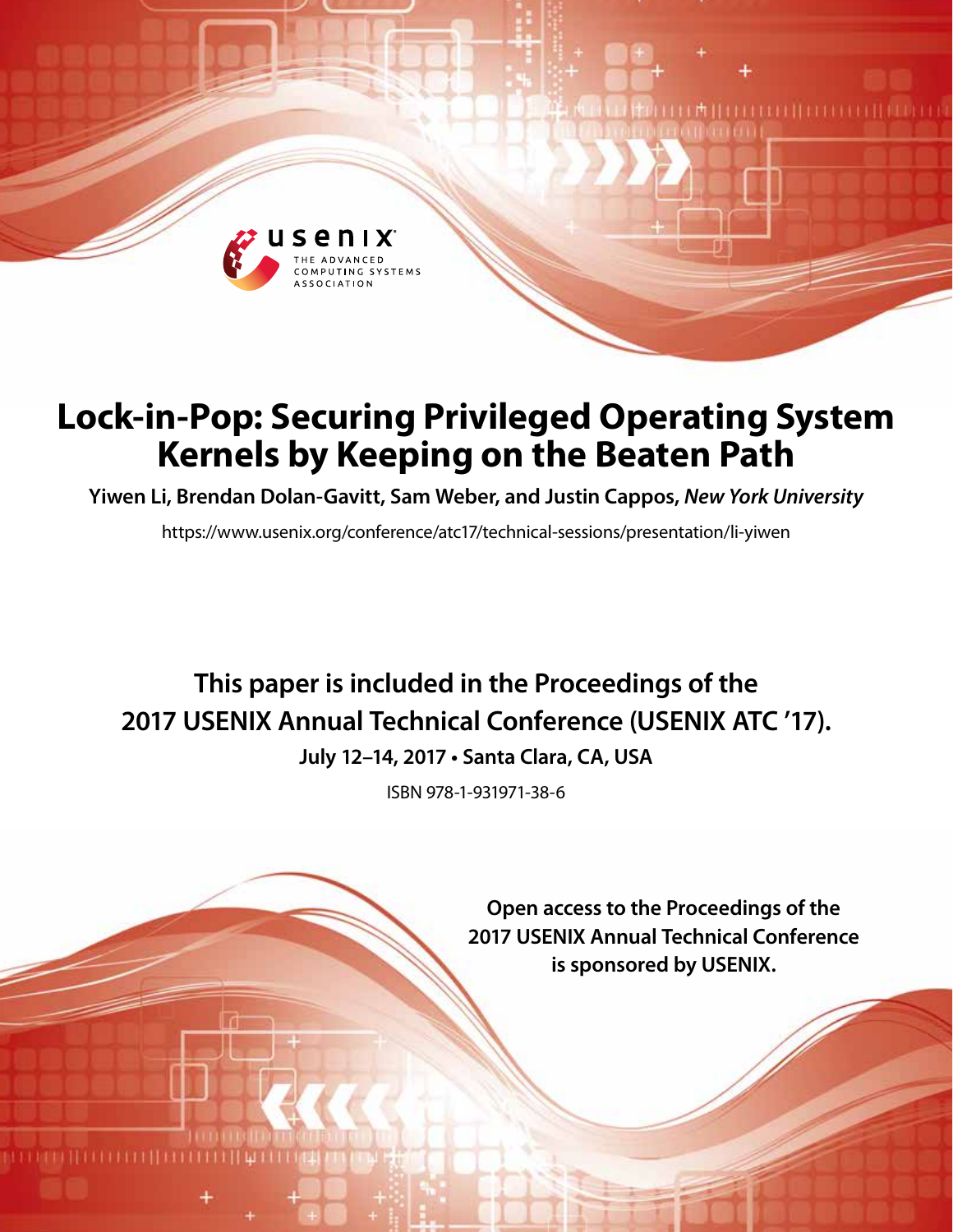# Lock-in-Pop: Securing Privileged Operating System Kernels by Keeping on the Beaten Path

Yiwen Li Brendan Dolan-Gavitt Sam Weber Justin Cappos *New York University*

## Abstract

Virtual machines (VMs) that try to isolate untrusted code are widely used in practice. However, it is often possible to trigger zero-day flaws in the host Operating System (OS) from inside of such virtualized systems. In this paper, we propose a new security metric showing strong correlation between "popular paths" and kernel vulnerabilities. We verify that the OS kernel paths accessed by popular applications in everyday use contain significantly fewer security bugs than less-used paths. We then demonstrate that this observation is useful in practice by building a prototype system which *locks* an application into using only *popular* OS kernel paths. By doing so, we demonstrate that we can prevent the triggering of zero-day kernel bugs significantly better than three other competing approaches, and argue that this is a practical approach to secure system design.

#### 1 Introduction

The number of attacks involving the exploitation of zero-day vulnerabilities more than doubled from 2014 to 2015 [52]. Skilled hackers can find a security flaw in a system and use it to hold the system's users hostage, e.g., by gaining root access and compromising the host [25]. Similarly, zero-day vulnerabilities can be exploited [17] or their presence not be acknowledged [30] by government agencies, thus rendering millions of devices vulnerable.

In theory, running a program in an operating-systemlevel virtual machine (OSVM) like Docker [15] or LXC [28] should prevent bugs in the host OS kernel from triggering. However, the isolation provided by such systems is not the whole answer and faces some significant drawbacks. To be effective, the OSVM's software must not contain any bugs that could allow the program to escape the machine's containment and interact directly with the host OS. Unfortunately, these issues are very common in OSVMs, with 14 CVE vulnerabilities confirmed for Docker [14] since 2014. The large amount of complex code needed to run such a system increases the odds that flaws will be present, and, in turn, that tens of millions of user machines could be at risk [25]. Furthermore, isolation will not work if a malicious program can access even a small portion of the host OS's kernel that contains a zero-day flaw [12]. Both of these drawbacks reveal the key underlying weakness in designing OSVM systems – a lack of information as to which parts of the host kernel can be safely exported to user programs.

Several attempts have been made to find a reliable metric to pinpoint where bugs are most likely to be in kernel code. A number of previous studies have suggested that older code may be less vulnerable than new code [32] or that certain parts (such as device drivers) of the kernel [10] may be more bug-prone than others. To these hypotheses, we add a new security metric idea, called "popular paths." Positing that bugs in the popular paths, associated with frequently-used programs, are more likely to be found in software testing because of the numerous times they are executed by diverse pieces of software, we propose that kernel code found in these paths would have less chance of containing bugs than code in less-used parts of the kernel. We perform a quantitative analysis of resilience to flaws in two versions of the Linux kernel (version 3.13.0 and version 3.14.1), and find that only about 3% of the bugs are present in popular code paths, despite these paths accounting for about one-third of the total reachable kernel code. When we test our "popular paths" metric against the two aforementioned "code age" and "device drivers" metrics, we find our "popular paths" metric is much more effective (Section 3.2).

This key information inspired the idea that if we could design virtual machines that use only "popular kernel paths," a strategy we have dubbed *Lock-in-Pop*, it would greatly increase resilience to zero-day bugs in the host OS kernel. Yet using such a design scheme creates a few challenges that would need to be overcome. These include: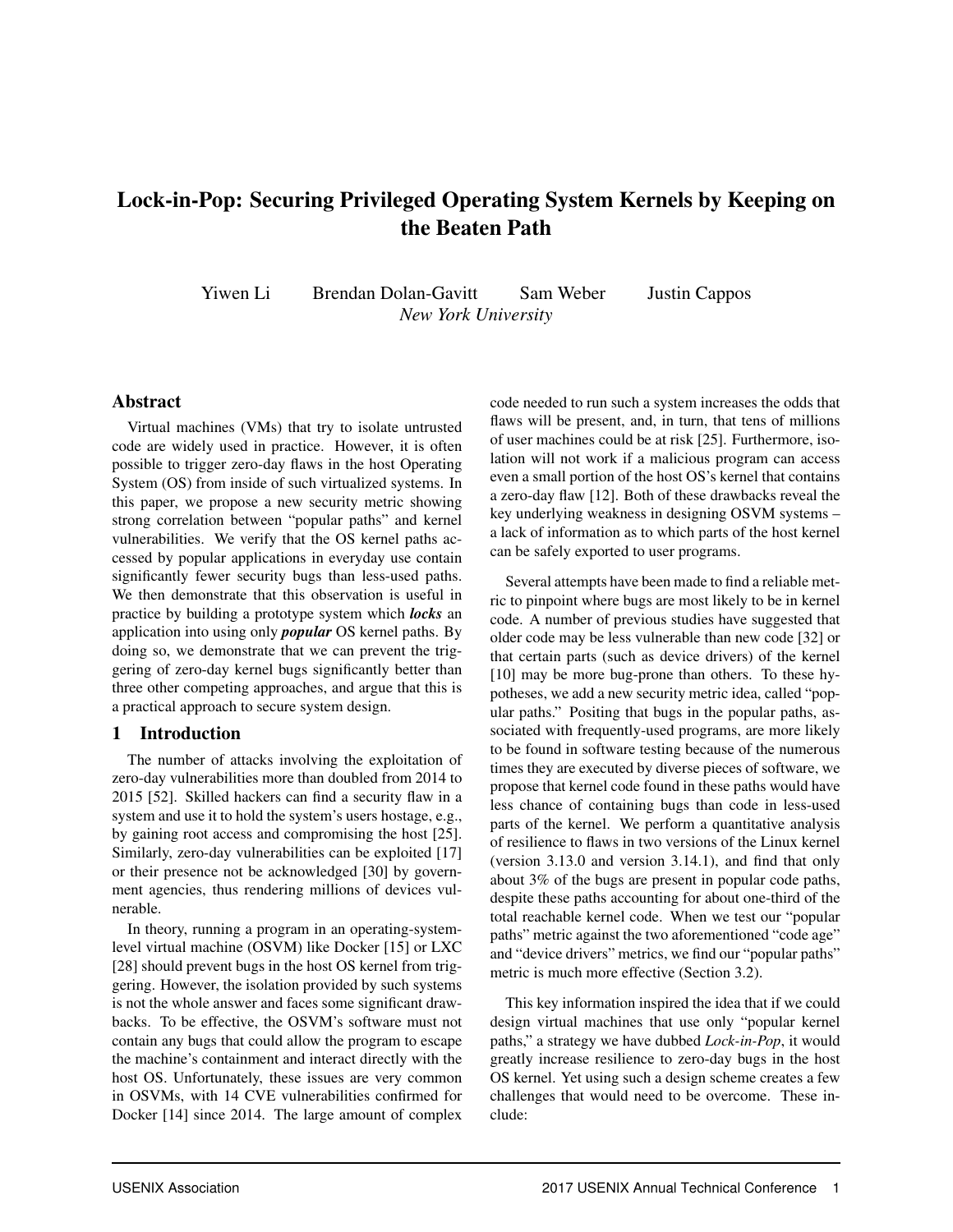- It might not be possible in real-life codebases to completely avoid "unpopular paths." If other applications, or future versions of applications we tested, frequently require the use of "unpopular paths," would this make our metric untenable? (Section 4.2)
- The exploits that adversaries use change over time. Could our observation that "popular paths" are safer be only an artifact of when we did our measurements, and not be predictive of future exploits? (Section 3.2)
- Lastly, can developers make use of this observation in a practical setting? That is, is it feasible for developers to actively try to avoid unpopular code paths? (Section 4.3)

While we address some of these challenges in developing the *Lock-in-Pop* design, we want to test how well a system could function if it forced applications to use only popular kernel paths. To conduct these tests, we built a prototype system, called Lind. For Lind, we pick two key components – Google's Native Client (NaCl) [51] and Seattle's Repy [8]. NaCl serves as a computational module that isolates binaries, providing memory safety for legacy programs running in our OSVM. It also passes system calls invoked by the program to the operating system interface, called SafePOSIX. SafePOSIX re-creates the broader POSIX functionalities needed by applications, while being contained within the Repy sandbox. An API in the sandbox only allows access to popular kernel paths, while the small (8K LOC) sandbox kernel of Repy isolates flaws in SafePOSIX to prevent them from directly accessing the host OS kernel.

To test the effectiveness of Lind and our "popular paths" metric, we replicated 35 kernel bugs discovered in Linux kernel version 3.14.1. We attempted to trigger those bugs in Lind and three other virtualized environments, including Docker [15], LXC [28], and Graphene [43]. In this study, our evaluation was focused on comparing operating-system-level virtualization containers, such as Docker and LXC, and library OSes, such as Graphene. We excluded bare-metal hypervisors [4, 46], hardware-based virtualization [3, 22] and full virtualization virtual machines, such as Virtual-Box [45], VMWare Workstation [47], and QEMU [37]. While our "popular paths" metric may potentially apply to those systems, a direct comparison is not possible since they have different ways of accessing hardware resources, and would require different measurement approaches.

Our results show that applications in Lind are substantially less likely to trigger kernel bugs. By doing so, we demonstrate that forcing an application to use only popular OS paths can be an effective and practical method to improve system security. Armed with this knowledge, the *Lock-in-Pop* principle can be adapted to incorporate other OSVM design configurations.

In summary, the main contributions of this paper are as follows:

- We propose a quantitative metric that evaluates security at the line-of-code level, and verify our hypothesis that "popular paths" have significantly fewer security bugs than other paths.
- Based on the "popular paths" metric, we develop a new design scheme called *Lock-in-Pop* that accesses only popular code paths through a very small trusted computing base. The need for complex functionality is addressed by re-creating riskier system calls in a memory-safe programming language within a secure sandbox.
- To demonstrate the practicality of the "popular paths" metric, we build a prototype virtual machine, Lind, using the *Lock-in-Pop* design, and test its effectiveness against three other virtual machines. We find that Lind exposes 8-12x fewer zero-day kernel bugs.

# 2 Goals and Threat Model

In this section, we define the scope of our efforts. We also briefly note why this study does not evaluate a few existing design schemes.

Goals. Ultimately, our goal is to help designers create systems that allow untrusted programs to run on unpatched and vulnerable host OSes without triggering vulnerabilities that attackers could exploit. Developing effective defenses for the host OS kernel is essential as kernel code can expose privileged access to attackers that could lead to a system takeover.

Our hypothesis is that OS kernel code paths that are frequently used receive more attention and therefore are less likely to contain security vulnerabilities. Our approach will be to test this hypothesis and explore the feasibility of building more secure virtualization systems, such as guest OSVMs, system call interposition modules, and library OSes, by forcing untrusted applications to stay on popular kernel code paths.

Threat model. When an attack attempt is staged on a host OS in a virtualization system, the exploit can be done either directly or indirectly. In a direct exploit, the attacker accesses a vulnerable portion of the host OS's kernel using crafted attack code. In an indirect exploit, the attacker first takes advantage of a vulnerability in the virtualization system itself (for example, a buffer overflow vulnerability) to escape the VM's containment. Once past the containment, the attacker can run arbitrary code in the host OS. The secure virtualization system design we propose in Section 4 can prevent both types of attacks effectively.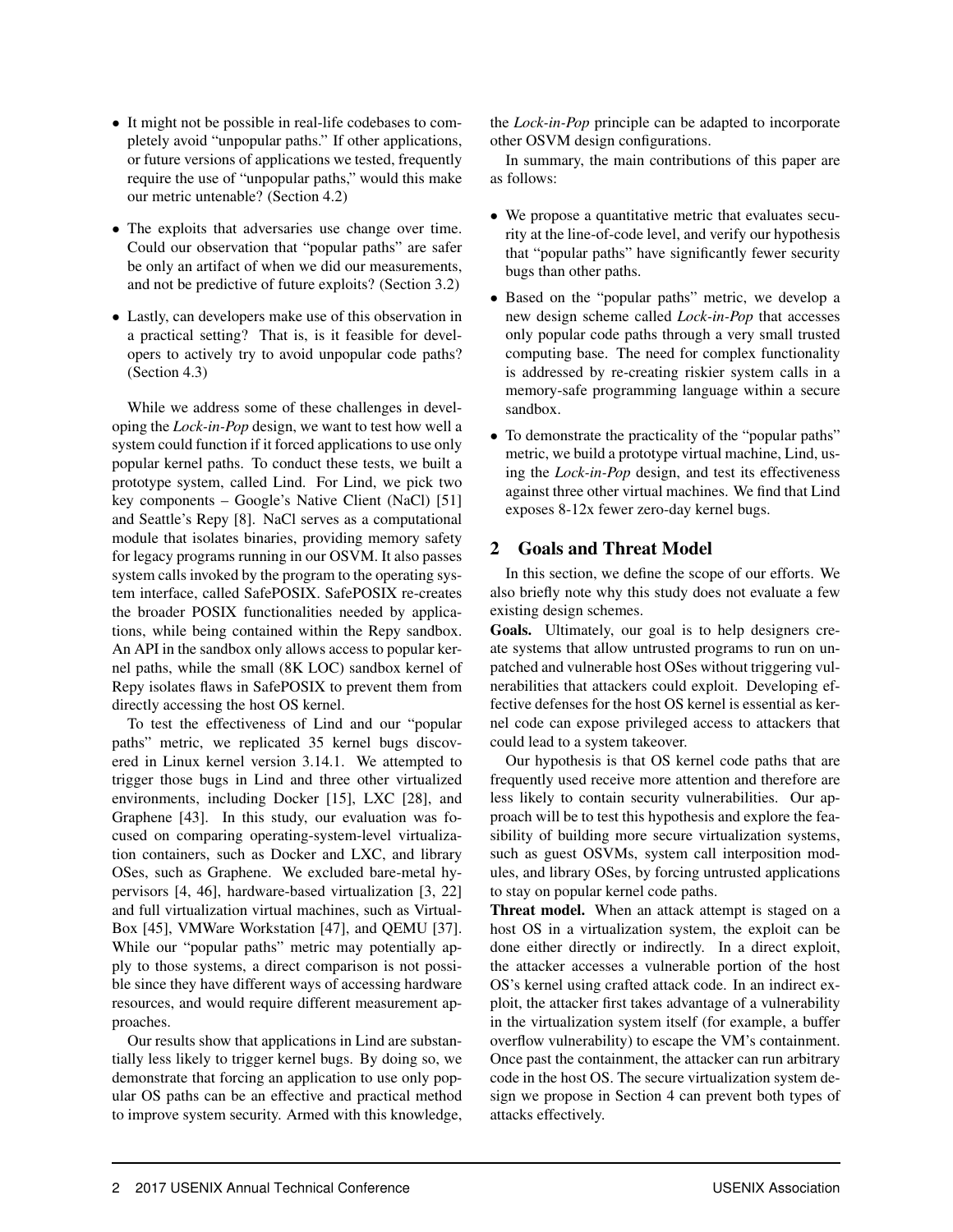Based on the goals mentioned above, we make the following assumptions about the potential threats our system could face:

- The attacker possesses knowledge of one or more unpatched vulnerabilities in the host OS.
- The attacker can execute any code in the secure virtualization system.
- If the attack program can trigger a vulnerability in any privileged code, whether in the host OS or the secure virtualization system, the attacker is then considered successful in compromising the system.

# 3 Developing a Quantitative Metric for Evaluating Kernel Security

If we knew which lines of code in the kernel are likely to contain zero-day bugs, we could try to avoid using them in an OSVM. In this section, we formulate and test a quantitative evaluation metric that can indicate which lines of code are likely to contain bugs. This metric is based on the idea that kernel paths executed by popular applications during everyday use are less likely to contain security flaws. The rationale is that these code paths are well-tested due to their constant use, and thus fewer bugs can go undetected. Our initial tests yielded promising results. Additionally, when tested against two earlier strategies for predicting bug locations in the OS kernel, our metric compared favorably.

#### 3.1 Experimental Setup

We used two different versions of the Linux kernel in our study. Since our findings for these versions are quantitatively and qualitatively similar, we report the results for 3.13.0 in this section and use 3.14.1 in Section 5. To trace the kernel, we used gcov [19], a standard program profiling tool in the GCC suite. The tool indicates which lines of kernel code are executed when an application runs.

Popular kernel paths. To capture the popular kernel paths, we used two strategies concurrently. First, we attempted to capture the normal usage behavior of popular applications. To do this, two students used applications from the 50 most popular packages in Debian 7.0 (omitting libraries, which are automatically included by packages that depend on them) according to the Debian Popularity Contest [1], which tracks the usage of Debian packages on an opt-in basis. Each student used 25 applications for their tasks (e.g., writing, spell checking, printing in a text editor, or using an image processing program). These tests were completed over 20 hours of total use over 5 calendar days.

The second strategy was to capture the total range of applications an individual computer user might regularly



Figure 1: Percentage of different kernel areas that were reached during LTP and Trinity system call fuzzing experiments, with the zero-day kernel bugs identified in each area.

access. The students used the workstation as their desktop machine for a one-week period. They did their homework, developed software, communicated with friends and family, and so on, using this system. Software was installed as needed. From these two strategies, we obtained a profile of the lines of kernel code that defined our popular kernel paths. We make these traces publicly available to other researchers [24], so they may analyze or replicate our results.

Reachable kernel paths. There are certain paths in the kernel, such as unloaded drivers, that are unreachable and unused. To determine which paths are unreachable, we used two techniques. First, we performed system call fuzzing with the Trinity system call fuzz tester [42]. Second, we used the Linux Test Project (LTP) [26], a test suite written with detailed kernel knowledge.

Locating bugs. Having identified the kernel paths used in popular applications, we then investigated how bugs are distributed among these paths. We collected a list of severe kernel bugs from the National Vulnerability Database [31]. For each bug, we found the patch that fixed the problem and identified which lines of kernel code were modified to remove it. For the purpose of this study, a user program that can execute a line of kernel code changed by such a patch is considered to have the *potential to exploit that flaw*. Note that it is possible that, in some situations, this will over-estimate the exploitation potential because reaching the lines of kernel code where a bug exists does not necessarily imply a reliable, repeatable capability to exploit the bug.

#### 3.2 Results and Analysis

Bug distribution. The experimental results from Section 3.1 show that only one of the 40 kernel bugs tested for was found among the popular paths, even though these paths make up 12.4% of the kernel (Figure 1).

To test the significance of these results, we performed a power analysis. We assume that kernel bugs appear at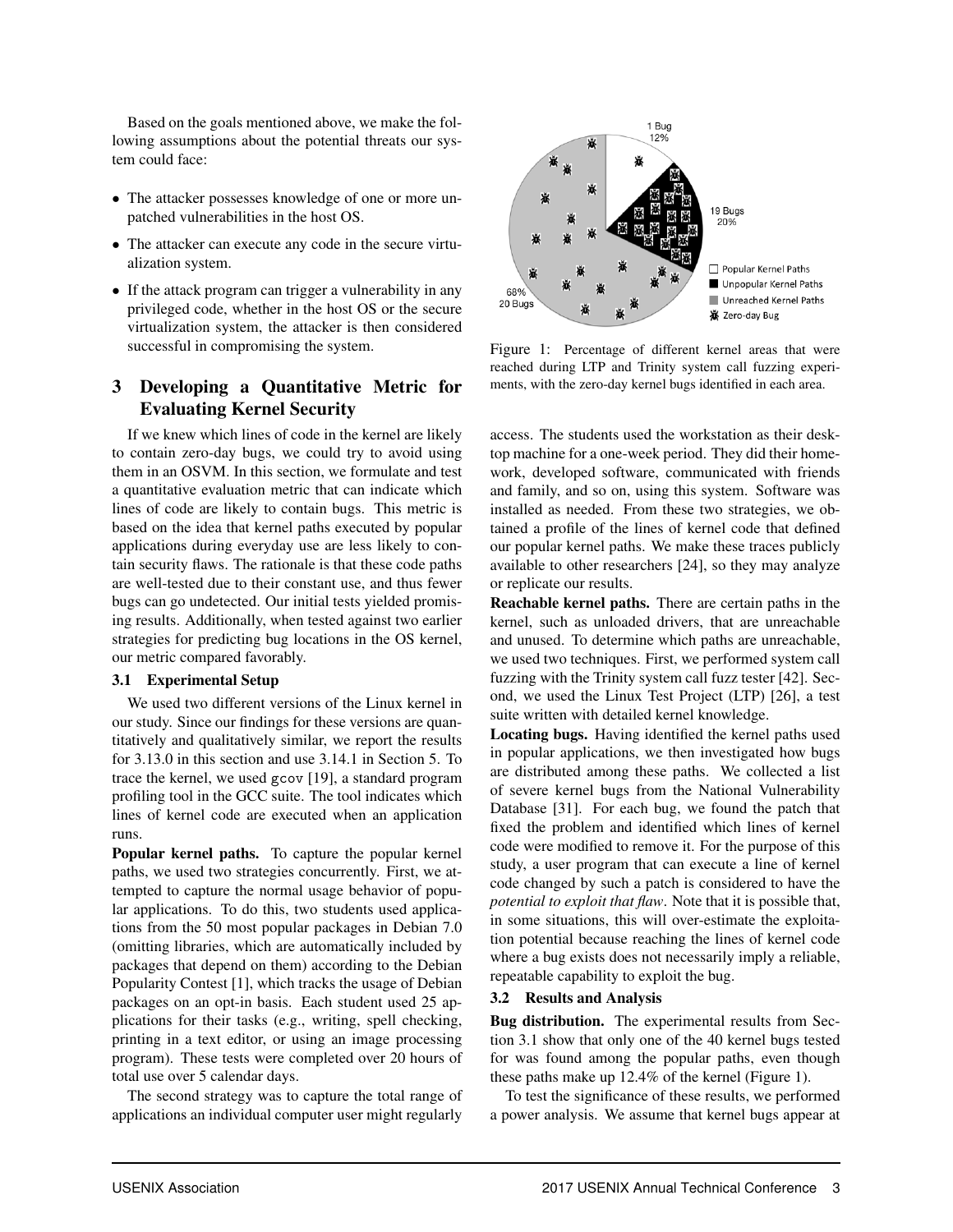

Figure 2: Bug density comparison among three metrics.

an average rate proportional to the number of lines of kernel code. Therefore, consistent with prior research [29], the rate of defect occurrence per LOC follows a Poisson distribution [35]. The premise we tested is that bugs occur at different rates in different parts of the kernel, i.e., that the less popular kernel portion has more bugs.

We first divided the kernel into two sets, *A* and *B*, where bugs occur at rates  $\lambda_A$  and  $\lambda_B$ , and  $\lambda_A \neq \lambda_B$ . In this test, *A* represents the popular paths in the kernel, while *B* addresses the less commonly-used paths. Given the null hypothesis that the rate of defect occurrences is the *same* in set *A* and *B* (or bugs in *A* and *B* are drawn from the same Poisson distribution), we used the Uniformly Most Powerful Unbiased (UMPU) test [39] to compare unequal-sized code blocks. At a significance level of  $\alpha$  = 0.01, the test was significant at  $p$  = 0.0015, rejecting the null hypothesis. The test also reported a 95% confidence that  $\lambda_A/\lambda_B \in [0.002, 0.525]$ . This indicates that the ratio between the bug rates is well below 1. Since *B* has a bug rate much larger than that of *A*, this result shows that popular paths have a much lower bug rate than unpopular ones.

Comparison with other security metrics. Ozment, et al. [32] demonstrated that older code in the Berkeley Software Distribution (BSD) [7] kernel tended to have fewer bugs (metric 1). To test Ozment's metric using our Linux bug dataset, we separated the code into five different age groups. Our results (Figure 2) showed a substantial number of bugs located in each group, and not just in the newer code. Therefore, buggy code in the Linux kernel cannot be identified simply by this age-based metric. In addition, this metric would seem to have limited use for designing a secure virtualization system, as no system could run very long exclusively on old code.

Another metric, reported by Chou, et al. [10], showed that certain parts of the kernel, particularly device drivers, were more vulnerable than others (metric 2). Applying this metric on our dataset, we found that the driver code in our version of the Linux kernel accounted for only 8.9% of the total codebase, and contained just 4 out of the 40 bugs (Figure 2). One reason for this is that after Chou's study was published system designers focused efforts on improving driver code. Palix [33] found

that drivers now has a lower fault rate than other direc-0.2 bugs/KLOC tories, such as arch and fs.

Additionally, there are other security metrics that oper-0 bugs/KLOC ate at a coarser granularity, e.g., the file level. However, when our kernel tests were run at a file granularity, we found that even popular programs used parts of 32 files that contained flaws. Yet, only one bug was triggered by those programs. In addition, common programs tested at this level also executed 36 functions that were later patched to fix security flaws, indicating the need to localize bugs at a finer granularity.

To summarize, our results demonstrate that previously proposed security metrics show only weak correlation between the occurrence of bugs and the type of code they target. In contrast, our metric (metric 3) provides an effective and statistically significant means for predicting where in the kernel exploitable flaws will likely be found. For the remainder of the paper, we will focus on using our "popular paths" metric to design and build secure virtualization systems.

# 4 A New Design for Secure Virtualization Systems

In the previous section we have shown that "popular paths" correlate in a statistically significant manner with security. Next, we want to demonstrate that our "popular paths" metric is useful in practice for designing secure virtualization systems. We first briefly discuss the limitations faced by existing methods, due to the lack of a good security metric. We then discuss our new design scheme named *Lock-in-Pop*, which follows our metric by accessing only popular code paths.

#### 4.1 Previous Attempts and Their Limitations

System call interposition (SCI). SCI systems [20, 48] filter system calls to mediate requests from untrusted user code instead of allowing them to go directly to the kernel. The filter checks a predefined security policy to decide which system calls are allowed to pass to the underlying kernel, and which ones must be stopped.

This design is limited by its overly complicated approach to policy decisions and implementation. To make a policy decision, the system needs to obtain and interpret the OS state (e.g., permissions, user groups, register flags) associated with the programs it is monitoring. The complexity of OS states makes this process difficult and can lead to inaccurate policy decisions.

Functionality re-creation. Systems such as Drawbridge [36], Bascule [5], and Graphene [43] can provide richer functionality and run more complex programs than most systems built with SCI alone because they have their own interfaces and libraries. We label such a design as "functionality re-creation."

The key to this design is to not fully rely on the underlying kernel for system functions, but to re-create its own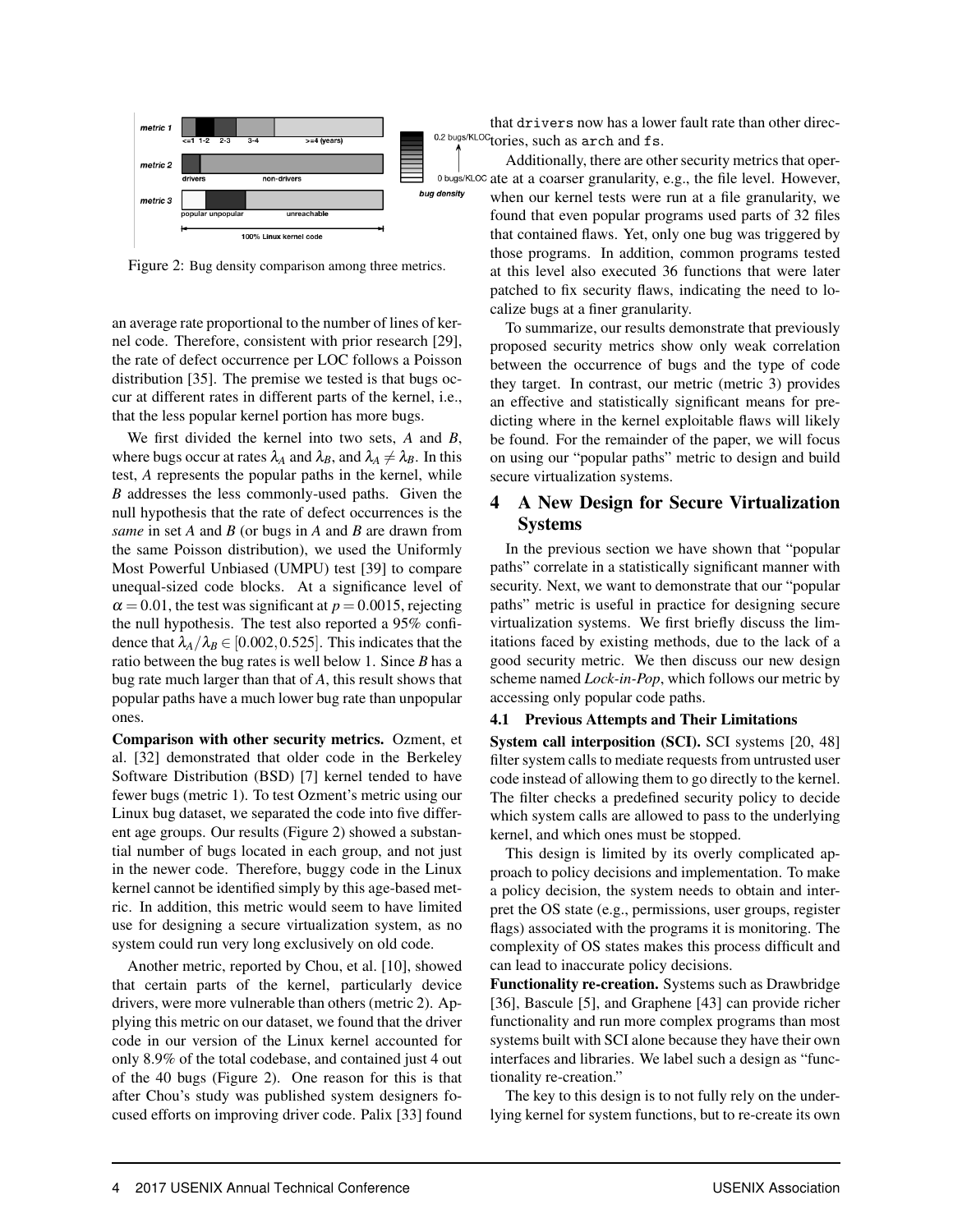

Figure 3: *Lock-in-Pop* design ensures safe execution of untrusted user code despite existing potential zero-day bugs in the OS kernel.

system functionality. When it has to access resources, like memory, CPU, and disk storage, the system accesses the kernel directly with its underlying TCB code.

Functionality re-creation provides a more realistic solution to building virtualization systems than earlier efforts. However, functionality re-creation has two pitfalls: first, if the re-created functionality resides in the TCB of the virtualization system, then vulnerabilities there can expose the host OS to attack as well. For example, hundreds of vulnerabilities have been reported in existing virtualization systems, such as QEMU and VMWare, over the past ten years [31].

Second, functionality re-creation may assume that the underlying host kernel is correct. As we have seen, this assumption is often incorrect: host kernels may have bugs in their implementation that leave them vulnerable to attack. Thus, to provide the greatest assurance that the host kernel will not be exposed to malicious user programs, a secure functionality re-creation design should try to deliberately avoid kernel paths that are likely to contain flaws. We discuss this approach in detail next.

#### 4.2 Lock-in-Pop: Staying on the Beaten Path

Recall that we want to show that the "popular paths" metric can be used in practice. We do so by devising a design in which all code, including the complex part of the operating system interface, accesses only popular kernel paths through a small TCB. As it "locks" all functionality requests into only the "popular paths," we call this design *Lock-in-Pop*.

At the lowest level of the design (interfacing with the host OS) is the sandbox kernel ( $\overline{0}$  in Figure 3). The sandbox kernel's main role is to ensure that only popular paths (② in Figure 3) of the host OS's kernel can be accessed. The sandbox kernel could thus function as a very granular system call filter, or as the core of a programming language sandbox. Note that the functionality provided by the sandbox kernel is (intentionally) much less than what an application needs. For example, an application may store files in directories and set permissions on those files. The sandbox kernel may provide a much simpler abstraction (e.g., a block storage abstraction), so long as the strictly needed functionality (e.g., persistent storage) is provided.

Constructing the sandbox kernel is not dependent on any specific technique or programming language. Instead, the sandbox kernel follows a central design principle to include only simple and necessary system calls with basic flags, which can be checked to verify that only "popular paths" are used. The sandbox kernel should start with building-block functions to first form a minimum set of system calls. To give one example, for network programs, opening a TCP connection would be considered an essential function. We can verify that the lines of kernel code that correspond to opening TCP sockets, such as lines in void tcp init sock(struct sock \*sk), are included in the "popular paths" for that system, and so decide to include the open\_tcp\_connection() function in the sandbox kernel. Examples of other necessary functions are file.open, file.close, file.read, and file.write for filesystem functions, and create thread, create lock, lock.acquire, and lock.release for threading functions.

In order to make security our priority, the designed sandbox kernel should only use a subset of the "popular paths." For systems where security is not as critical, trade-offs can certainly be made to include some "unpopular paths" to accommodate applications. Further discussion of this trade-off is beyond the scope of this paper, though we acknowledge it is an issue that should be addressed as *Lock-in-Pop* is deployed. While restricting the system call interface is a big hammer for limiting access to "popular paths" in the kernel, we believe that this is the best choice available, given that we do not want to require modification to the kernel, and would like to allow users to easily run their applications without much extra effort.

The application is provided more complex functionality via the SafePOSIX re-creation (③ in Figure 3). Safe-POSIX has the needed complexity to build more convenient higher-level abstractions using the basic functionality provided by the sandbox kernel. The SafePOSIX re-creation is itself isolated within a library OS sandbox, which forces all system calls to go through the sandbox kernel. So long as this is performed, all calls from the SafePOSIX re-creation will only touch the permitted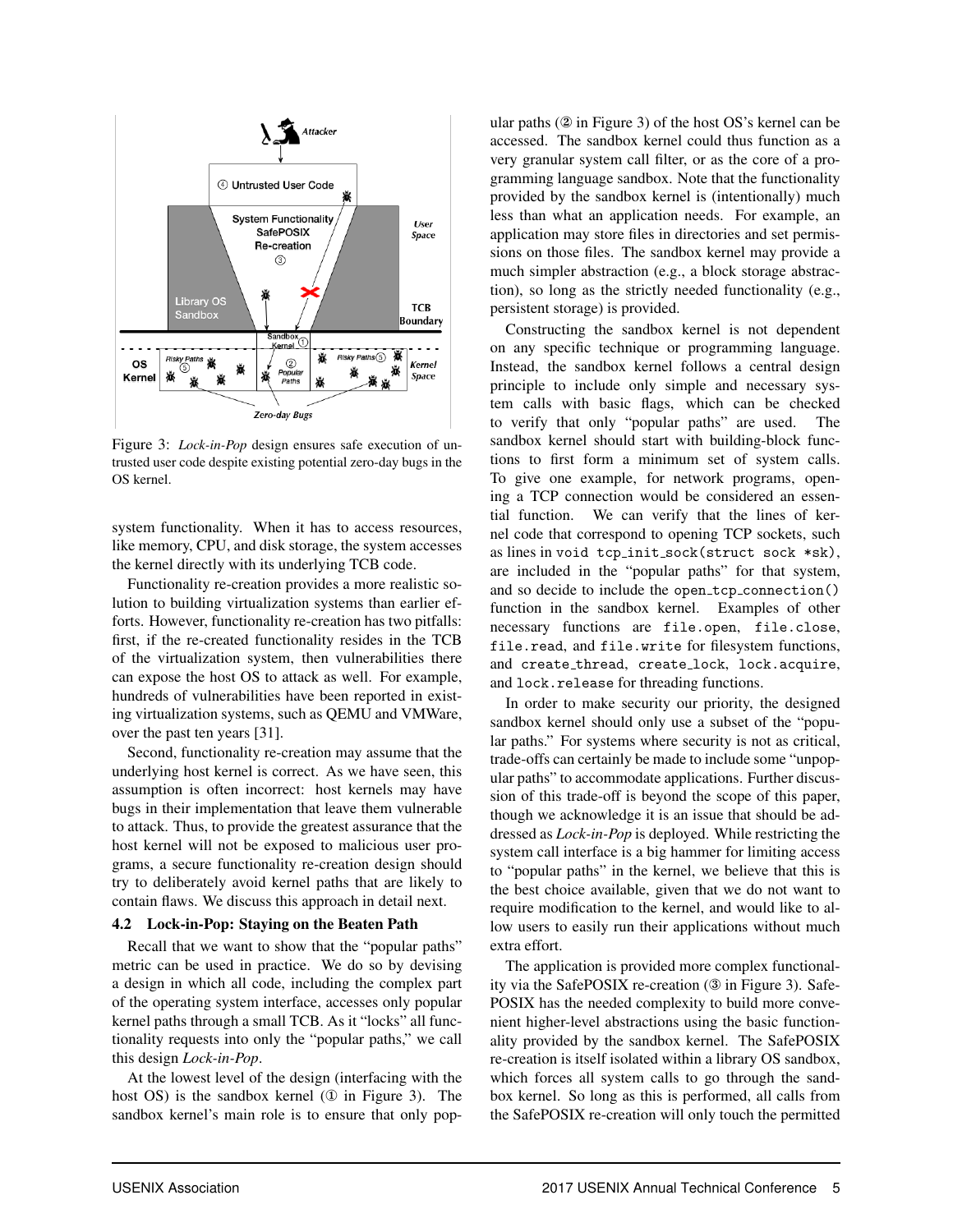(popular) kernel paths in the underlying host OS.

Similarly, untrusted user code (④ in Figure 3) also must be restricted in the way in which it performs system calls. System calls must go through the SafePOSIX re-creation, into the sandbox kernel, and then to the host OS. This is done because if user code could directly make system calls, it could access any desired path in the host OS's kernel, and thus exploit bugs within it.

Note that it is expected that bugs will occur in many components, including both the non-popular (risky) kernel paths (⑤ in Figure 3), and in the SafePOSIX recreation. Even the user program will be buggy or perhaps explicitly malicious (created by attackers). Since the remaining components (① and ② in Figure 3) are small and can be thoroughly tested, this leads to a lower risk of compromise.

#### 4.3 Implementation of Lock-in-Pop

To test the practicality of the "popular paths" metric and our *Lock-in-Pop* design, we implement a prototype virtual machine called  $Lind.$ <sup>1</sup> The purpose of building the Lind prototype is to demonstrate that our "popular paths" metric is practical, and that developers can build secure systems using it. Lind is divided into a *computational module* that enforces software fault isolation (SFI) and a *SafePOSIX module* that safely re-creates the OS functionality needed by user applications. We use a slightly modified version of Native Client (NaCl) [51] for the computational module; SafePOSIX is implemented using Restricted Python (Repy) [8] and supports complex user applications without exposing potentially risky kernel paths.

In this section we provide a brief description of these components and how they were integrated into Lind, followed by an example of how the system works.

#### 4.3.1 Primary Components

Native Client. We use NaCl to isolate the computation of the user application from the kernel. NaCl allows Lind to work on most types of legacy code. It compiles the programs to produce a binary with software fault isolation. This prevents applications from performing system calls or executing arbitrary instructions. Instead, the application will call into a small, privileged part of NaCl that forwards system calls. In NaCl's original implementation, these calls would usually be forwarded to the host OS kernel. In Lind, we modified NaCl to instead forward these calls to our SafePOSIX re-creation (described in detail below).

Repy Sandbox. To build an API that can access the safe parts of the underlying kernel while still supporting existing applications, we need two things. First, we need a restricted sandbox kernel that only allows access to popular kernel paths. We used Seattle's Repy [8] sandbox to perform this task. Second, we have to provide complex system functions to user programs. For this task we created SafePOSIX, which implements the widely accepted standard POSIX interface on top of Repy.

Because the sandbox kernel is the only code that will be in direct contact with host system calls, it should be small (to make it easy to audit), while providing primitives that can be used to build more complex functionality. We used Seattle's Repy system API due to its tiny (around 8K LOC) sandbox kernel and its minimal set of system call APIs needed to build general computational functionality. Repy allows access only to the popular portions of the OS kernel through 33 basic API functions, including 13 network functions, 6 file functions, 6 threading functions, and 8 miscellaneous functions (Table 1) [8, 38].

Repy is only one possible implementation of the sandbox kernel built for our *Lock-in-Pop* design. It was chosen because it starts with basic building-block functions and tries to be conservative in what underlying kernel functionality it uses. Repy was designed and implemented before our "popular paths" study, and so it was not a perfect match, but it we experimentally verified that it uses a subset of the "popular paths." As reported in our evaluation (Section 5.3), Repy accessed a subset (around 70% to 80%) of the "popular paths."

Our current implementation does not end up using all of the "popular paths." It is certainly safe to use fewer paths than are available, but it is possible that we are missing out on some performance or compatibility gains. As we extend our prototype, the "popular path" metric will allow us to check whether new APIs we add expose potentially unsafe kernel code to applications in the sandbox.

#### 4.3.2 Enhanced Safety in Call Handling with Safe-POSIX Re-creation

The full kernel interface is extremely rich and hard to protect. The *Lock-in-Pop* design used to build Lind provides enhances safety protection through both isolation and a POSIX interface (SafePOSIX). The latter recreates risky system calls to provide full-featured API for legacy applications, with minimal impact on the kernel.

In Lind, a system call issued from user code is received by NaCl, and then redirected to SafePOSIX. To service a system call in NaCl, a server routine in Lind marshals its arguments into a text string, and sends the call and the arguments to SafePOSIX. The SafePOSIX re-creation services the system call request, marshals the result, and returns it back to NaCl. Eventually, the result is returned as the appropriate native type to the calling program.

SafePOSIX is safe because of two design principles. First, its re-creation only relies on a small set of basic Repy functions (Table 1). Therefore, the interac-

<sup>&</sup>lt;sup>1</sup>Lind is an old English word for a lightweight, but still strong shield constructed from two layers of linden wood.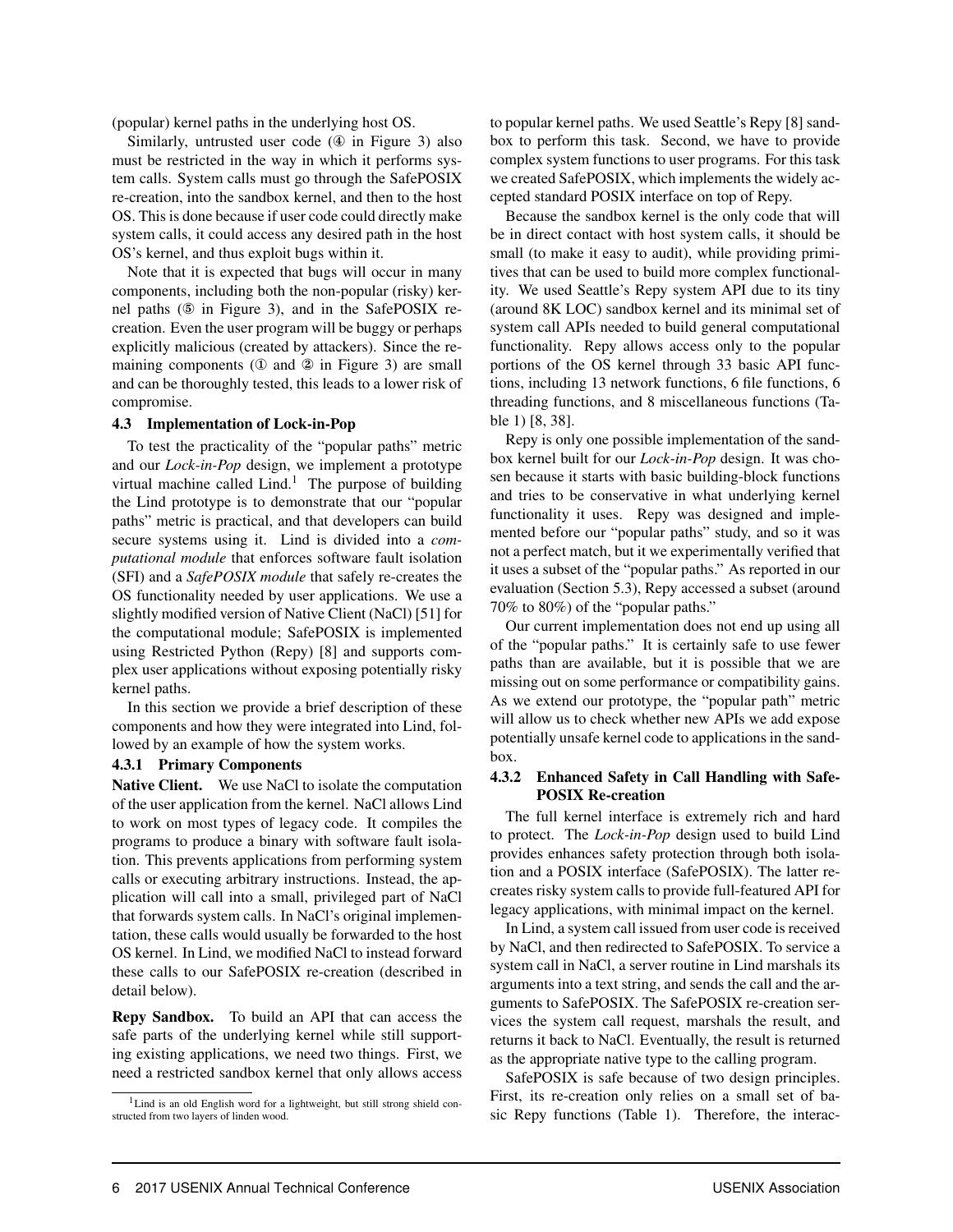| <b>Repy Function</b> | <b>Available System Calls</b>                              |
|----------------------|------------------------------------------------------------|
| Networking           | gethostbyname, openconnec-                                 |
|                      | tion, getmyip, socket.send,                                |
|                      | socket.receive, socket.close,                              |
|                      | listenforconnection, tcpserver-                            |
|                      | socket.getconnection,                                      |
|                      | tcpserversocket.close, sendmes-                            |
|                      | sage, listenformessage,                                    |
|                      | udpserversocket.getmessage,                                |
|                      | and udpserversocket.close.                                 |
| File System I/O      | <i>openfile</i> ( <i>filename</i> , <i>create</i> ),       |
| Operations           | file.close(), file.readat(size                             |
|                      | limit, offset), file.writeat(data,                         |
|                      | <i>offset</i> ), <i>listfiles</i> ( <i>)</i> , and remove- |
|                      | file(filename).                                            |
| Threading            | createlock, sleep, lock.acquire,                           |
|                      | lock.release, createthread, and                            |
|                      | getthreadname.                                             |
| Miscellaneous        | getruntime, randombytes,<br>log,                           |
| <b>Functions</b>     | exitall, createvirtualnamespace,                           |
|                      | virtualnamespace.evaluate, ge-                             |
|                      | <i>tresources, and getlasterror.</i>                       |

Table 1: Repy sandbox kernel functions that support Lind's SafePOSIX re-creation.

tion with the host OS kernel is strictly controlled. Second, the SafePOSIX re-creation is run within the Repy programming language sandbox, which properly isolates any bugs inside SafePOSIX itself.

### 5 Evaluation

To demonstrate that our "popular paths" metric is useful and practical, we used our Lind prototype as a testing tool. We compared Lind against three existing virtualization systems – Docker, LXC, and Graphene. We chose these three systems because they currently represent the most widely-used VM design models for securing the OS kernel. LXC is a well-known container designed specifically for the Linux kernel. Docker is a widely-used container that wraps an application in a self-contained filesystem, while Graphene is an open source library OS designed to run an application in a virtual machine environment. Lastly, we also tested Native Linux to serve as a baseline for comparison. Our tests were designed to answer four fundamental questions:

*How does Lind compare to other virtualization systems in protecting against zero-day Linux kernel bugs?* (Section 5.1)

*How much of the underlying kernel code is exposed, and is thus vulnerable in different virtualization systems?* (Section 5.2)

*If Lind's SafePOSIX construction has bugs, how severe an impact would this vulnerability have?* (Section 5.3)

*In the Lind prototype, what would be the expected performance overhead in real-world applications? Can developers make use of the "popular paths" metric to develop practical systems?* (Section 5.4)

#### 5.1 Linux Kernel Bug Test and Evaluation

Setup. To evaluate how well each virtualization system protects the Linux kernel against reported zero-day bugs, we examined a list of 69 historical bugs that had been identified and patched in versions 3.13.0 and 3.14.1 of the Linux kernel [13]. By consulting the National Vulnerability Database (NVD) [31], we obtained a list of all CVEs [11] that were known to exist in these Linux kernel versions as of September 2015; we found 69 such vulnerabilities. By analyzing security patches for those bugs, we were able to identify the lines of code in the kernel that correspond to each one.

In the following evaluation, we assume that a bug is potentially triggerable if the lines of code that were changed in the patch are reached (i.e., the same metric described in Section 3). This measure may overestimate potential danger posed by a system since simply reaching the buggy code does not mean that guest code actually has enough control to exploit the bug. However, this overestimate should apply equally to all of the systems we tested, which means it is still a useful method of comparison.

Next, we sought out proof-of-concept code that could trigger each bug. We were able to obtain or create code to trigger nine out of the 69 bugs [16]. For the rest, we used the Trinity system call fuzzer [42] on Linux 3.14.1 (referred to as "Native" Linux in Table 2). By comparing the code reached during fuzzing with the lines of code affected by security patches, we were able to identify an additional 26 bugs that could be triggered. All together, we identified a total of 35 bugs that we were able to trigger from user space, and these formed our final dataset for the evaluation.

We then evaluated the protection afforded by four virtualization systems (including Lind) by attempting to trigger the 35 bugs from inside each one. The host system for each test ran a version of Linux 3.14.1 with gcov instrumentation enabled. For the nine bugs that we could trigger directly, we ran the proof-of-concept exploit inside the guest. For the other 26, we ran the Trinity fuzzer inside the guest, exercising each system call 1,000,000 times with random inputs. Finally, we checked whether the lines of code containing each bug were reached in the host kernel, indicating that the guest could have triggered the bug.

Results. We found that a substantial number of bugs could be triggered in existing virtualization systems, as shown in Table 2. All (100%) bugs were triggered in Native Linux, while the other programs had lower rates: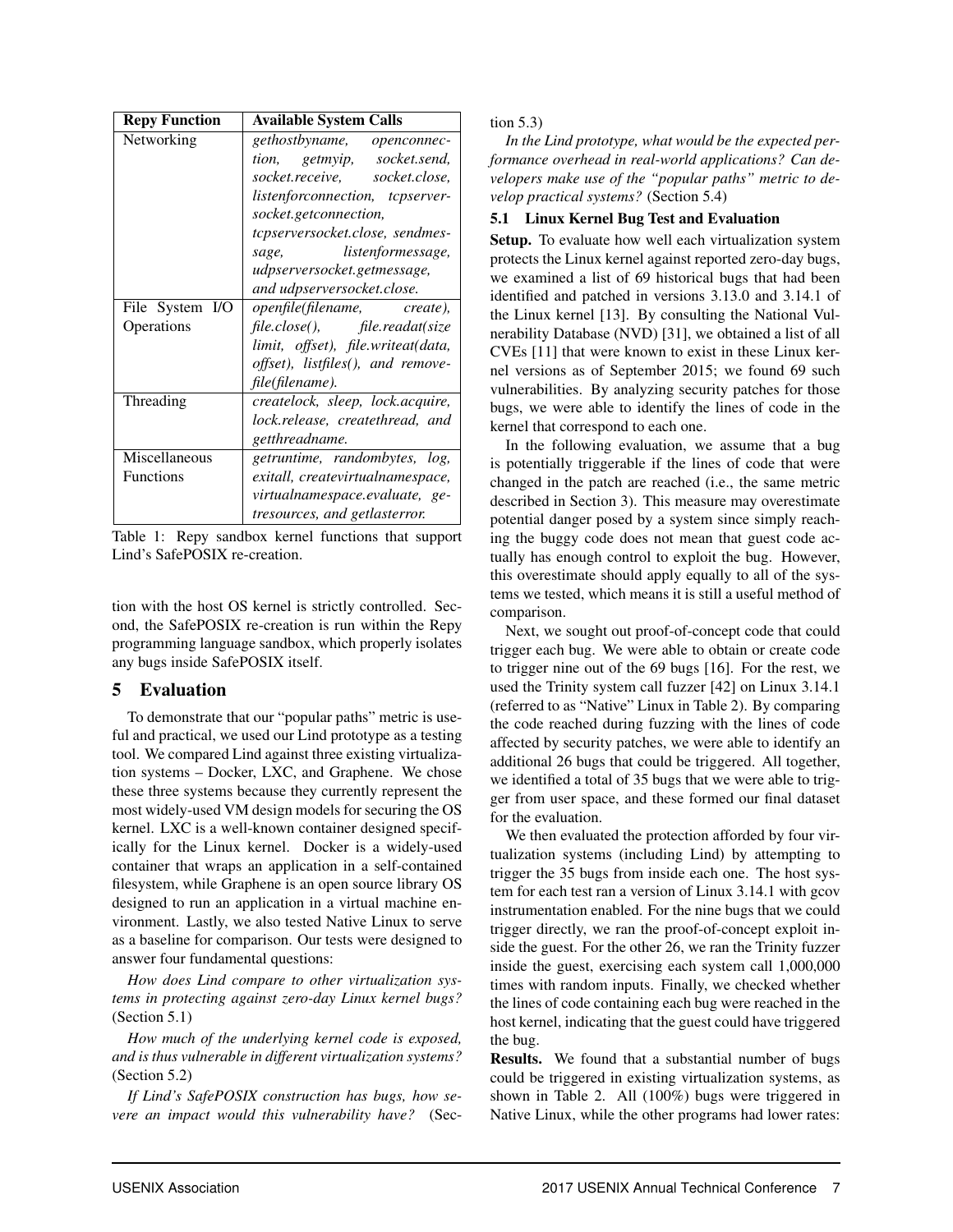8/35 (22.9%) in Docker, 12/35 (34.3%) in LXC, and 8/35 (22.9%) bugs in Graphene. Only 1 out of 35 bugs (2.9%) was triggered in Lind.

When we take a closer look at the results, we can see that these outcomes have a lot to do with the design principles of the virtualization systems and the way in which they handle system call requests. Graphene [43] is a library OS that relies heavily on the Linux kernel to handle system calls. Graphene's Linux library implements the Linux system calls using a variant of the Drawbridge [36] ABI, which has 43 functions. Those ABI functions are provided by the Platform Adaptation Layer (PAL), implemented using 50 calls to the kernel. It turns out that 8 vulnerabilities in our test were triggered by PAL's 50 system calls. By contrast, Lind only relies on 33 system calls, which significantly reduces risk and avoids 7 out of the 8 bugs.

Graphene supports many complex and risky system calls, such as execve, msgsnd, and futex, that reached the risky (unpopular) portion of the kernel and eventually led to kernel bugs. In addition, for many basic and frequently-used system calls like open and read, Graphene allows rarely-used flags and arguments to be passed down to the kernel, which triggered bugs in the unpopular paths. In Lind, all system calls only allow a restricted set of simple and frequently-used flags and arguments. One example from our test result is that Graphene allows  $0$ -TMPFILE flag to be passed to the path openat() system call. This reached risky lines of code inside fs/namei.c in the kernel, and eventually triggered bug CVE-2015-5706. The same bug was triggered in the same way inside Docker and LXC, but was successfully prevented by Lind, due to its strict control of flags and arguments. In fact, the design of Graphene requires extensive interaction with the host kernel and, hence, has many risks. The developers of Graphene manually conducted an analysis of 291 Linux vulnerabilities from 2011 to 2013, and found out that Graphene's design can not prevent 144 of those vulnerabilities.

LXC [28] is an operating-system-level virtualization container that uses Linux kernel features to achieve containment. Docker [15] is a Linux container that runs on top of LXC. The two containers have very similar design features that both rely directly on the Linux kernel to handle system call requests. Since system calls inside Docker are passed down to LXC and then into the kernel, we found out that all 8 kernel vulnerabilities triggered inside Docker were also triggered with LXC. In addition, LXC interacts with the kernel via its liblxc library component, which triggered the extra 4 bugs.

It should be noted that although the design of Lind only accesses popular paths in the kernel and implements SafePOSIX inside of a sandbox, there are a few fundamental building blocks for which Lind must rely on the kernel. For example, mmap and threads cannot be recreated inside SafePOSIX without interaction with the kernel, since there have to be some basic operations to access the hardware. Therefore, Lind passes mmap and threads directly to the kernel, and any vulnerabilities related to them are unavoidable. CVE-2014-4171 is a bug triggered by mmap inside Lind. It was also triggered inside Docker, LXC, and Graphene, indicating that those systems rely on the kernel to perform mmap operations as well.

Our initial results suggest that bugs are usually triggered by extensive interaction with the unpopular paths in the kernel through complex system calls, or basic system calls with complicated or rarely used flags. The *Lock-in-Pop* design, and thus Lind, provides strictly controlled access to the kernel, and so poses the least risk.

| <b>Native</b><br><b>Vulnerability</b><br>Linux |           | <b>Docker</b> | <b>LXC</b> | Graphene   | Lind      |  |
|------------------------------------------------|-----------|---------------|------------|------------|-----------|--|
| CVE-2015-5706                                  | ✓         | ✓             | ✓          | ✓          | Х         |  |
| CVE-2015-0239                                  | ✓         | Х             | V          | Х          | X         |  |
| CVE-2014-9584                                  | ✓         | X             | Х          | Х          | Х         |  |
| CVE-2014-9529                                  | ✓         | X             | ✓          | Х          | Х         |  |
| CVE-2014-9322                                  | ✓         | ✓             | ✓          | ✓          | Х         |  |
| CVE-2014-9090                                  | ✓         | Х             | Х          | Х          | Х         |  |
| CVE-2014-8989                                  | ✓         | ✓             | ✓          | ✓          | Х         |  |
| CVE-2014-8559                                  | ✓         | Х             | Х          | Х          | Х         |  |
| CVE-2014-8369                                  | ✓         | Х             | Х          | Х          | Х         |  |
| CVE-2014-8160                                  | ✓         | Х             | ✓          | Х          | Х         |  |
| CVE-2014-8134                                  | ✓         | Х             | ✓          | ✓          | X         |  |
| CVE-2014-8133                                  | ✓         | X             | Х          | Х          | X         |  |
| CVE-2014-8086                                  | ✓         | ✓             | J          | Х          | Х         |  |
| CVE-2014-7975                                  | V         | Х             | Х          | Х          | X         |  |
| CVE-2014-7970                                  | ✓         | Х             | Х          | Х          | Х         |  |
| CVE-2014-7842                                  | ✓         | Х             | Х          | Х          | Х         |  |
| CVE-2014-7826                                  | ✓         | X             | Х          | ✓          | X         |  |
| CVE-2014-7825                                  | ✓         | Х             | Х          | ✓          | Х         |  |
| CVE-2014-7283                                  | ✓         | Х             | Х          | Х          | Х         |  |
| CVE-2014-5207                                  | ✓         | X             | Х          | Х          | X         |  |
| CVE-2014-5206                                  | ✓         | ✓             | ✓          | Х          | Х         |  |
| CVE-2014-5045                                  | ✓         | Х             | Х          | Х          | Х         |  |
| CVE-2014-4943                                  | ✓         | Х             | Х          | Х          | Х         |  |
| CVE-2014-4667                                  | V         | X             | Х          | ✓          | X         |  |
| CVE-2014-4508                                  | ✓         | X             | Х          | Х          | X         |  |
| CVE-2014-4171                                  | ✓         | ✓             | ✓          | ✓          | ✓         |  |
| CVE-2014-4157                                  | ✓         | Х             | Х          | Х          | Х         |  |
| CVE-2014-4014                                  | ✓         | ✓             | ✓          | Х          | Х         |  |
| CVE-2014-3940                                  | ✓         | ✓             | ✓          | Х          | Х         |  |
| CVE-2014-3917                                  | ✓         | Х             | Х          | Х          | Х         |  |
| CVE-2014-3153                                  | ✓         | Х             | Х          | Х          | Х         |  |
| CVE-2014-3144                                  | ✓         | Х             | Х          | Х          | Х         |  |
| CVE-2014-3122                                  | J         | Х             | Х          | Х          | X         |  |
| CVE-2014-2851                                  | ✓         | X             | x          | Х          | X         |  |
| CVE-2014-0206                                  | ✓         | X             | x          | Х          | Х         |  |
| <b>Vulnerabilities</b>                         | 35/35     | 8/35          | 12/35      | 8/35       | 1/35      |  |
| <b>Triggered</b>                               | $(100\%)$ | $(22.9\%)$    | $(34.3\%)$ | $(22.9\%)$ | $(2.9\%)$ |  |

Table 2: Linux kernel bugs, and vulnerabilities in different virtualization systems ( $\checkmark$ : vulnerability triggered;  $\checkmark$ : vulnerability not triggered).

#### 5.2 Comparison of Kernel Code Exposure in Different Virtualization Systems

Setup. To determine how much of the underlying kernel can be executed and exposed in each system, we conducted system call fuzzing with Trinity (similar to our approach in Section 3) to obtain kernel traces. This helps us understand the potential risks a virtualization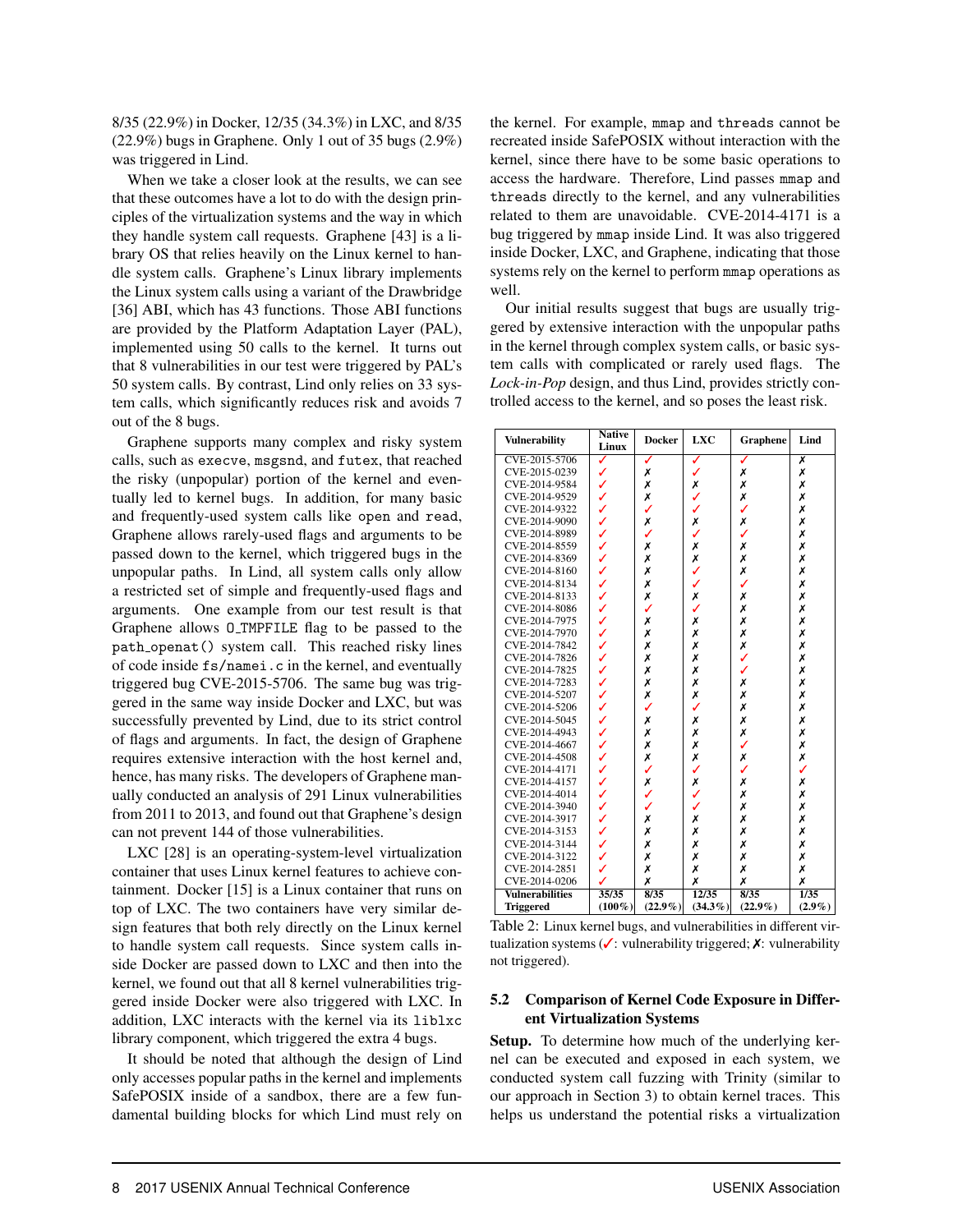| <b>Virtualization</b> | # of        | Kernel trace (LOC) |            |          |
|-----------------------|-------------|--------------------|------------|----------|
|                       | <b>Bugs</b> | Total              | In popular | In risky |
| system                |             | coverage           | paths      | paths    |
| LXC.                  | 12          | 127.3K             | 70.9K      | 56.4K    |
| Docker                |             | 119.0K             | 69.5K      | 49.5K    |
| Graphene              |             | 95.5K              | 62.2K      | 33.3K    |
| Lind                  |             | 70.3K              | 70.3K      |          |

Table 3: Reachable kernel trace analysis for different virtualization systems.

system may pose based upon how much access it allows to the kernel code. All experiments were conducted under Linux kernel 3.14.1.

Results. We obtained the total reachable kernel trace for each tested system, and further analyzed the components of those traces. These results, shown in Table 3, affirm that Lind accessed the least amount of code in the OS kernel. More importantly, all the kernel code it did access was in the popular kernel paths, which contain fewer bugs (Section 3.2). A large portion of the kernel paths accessed by Lind lie in fs/ and perform file system operations. To restrict file system calls to popular paths, Lind allows only basic calls, like open(), close(), read(), write(), mkdir(), and rmdir(), and permits only commonly-used flags like O CREAT, O EXCL, O APPEND, O TRUNC, O RDONLY, O WRONLY, and O RDWR for open().

The other virtualization systems all accessed a substantial number of code paths in the kernel, and they all accessed a larger section from the unpopular paths. This is because they rely on the underlying host kernel to implement complex functionality. Therefore, they are more dependent on complex system calls, and allow extensive use of complicated flags. For example, Graphene's system call API supports multiple processes via fork() and signals, and therefore accesses many risky lines of code. For basic and frequently-used system calls like open, Graphene allows rarely-used flags, such as O TMPFILE and 0\_NONBLOCK to pass down to the kernel, thus reaching risky lines in the kernel that could lead to bugs. By default, Docker and LXC do not wrap or filter system calls made by applications running in a container. Thus, programs have access to basically all the system calls, and rarely used flags, such as 0\_TMPFILE, 0\_NONBLOCK, and O\_DSYNC. Again, this means they can reach risky lines of code in the kernel.

To summarize, our analysis suggests that Lind triggers the fewest kernel bugs because it has better control over the portions of the OS kernel accessed by applications.

#### 5.3 Impact of Potential Vulnerabilities in Lind's SafePOSIX Re-creation

Setup. To understand the potential security risks if Lind's SafePOSIX re-creation has vulnerabilities, we conducted system call fuzzing with Trinity to obtain the reachable kernel trace in Linux kernel 3.14.1. The goal is

| <b>Virtualization</b> | # of | Kernel trace (LOC) |            |          |
|-----------------------|------|--------------------|------------|----------|
| system                | Bugs | Total              | In popular | In risky |
|                       |      | coverage           | paths      | paths    |
| Lind                  |      | 70.3K              | 70.3K      |          |
| Repy                  |      | 74.4K              | 74.4K      |          |

Table 4: Reachable kernel trace analysis for Repy.

to see how much of the kernel is exposed to SafePOSIX. Since our SafePOSIX runs inside the Repy sandbox kernel, fuzzing it suffices to determine the portion of the kernel reachable from inside the sandbox.

Results. The results are shown in Table 4. The trace of Repy is slightly larger (5.8%) than that of Lind. This larger design does not allow attackers or bugs to access the risky paths in the OS kernel, and it leaves open only a small number of additional popular paths. These are added because some functions in Repy have more capabilities for message sending and network connection than Lind's system call interface. For example, in Repy, the sendmessage() and openconnection() functions could reach more lines of code when fuzzed. However, the kernel trace of Repy still lies completely within the popular paths that contain fewer kernel bugs. Thus, the Repy sandbox kernel has only a very slim chance of triggering OS kernel bugs.

Since it is the direct point of contact with the OS kernel, in theory, the Repy sandbox kernel could be a weakness in the overall security coverage provided by Lind. Nevertheless, the results above show that, even if it has a bug or failure, the Repy kernel should not substantially increase the risk of triggering bugs.

#### 5.4 Practicality Evaluation

The purpose of our practicality evaluation is to show that the "popular paths" metric is practical in building real-world systems. Overhead is expected. We have not optimized our Lind prototype to try to improve performance, since that is not our main purpose for building the prototype.

Setup. We ran a few programs of different types to understand Lind's performance impact. All applications ran unaltered and correctly in Lind. To run the applications, it was sufficient to just recompile the unmodified source code using NaCl's compiler and Lind's glibc to call into SafePOSIX.

To measure Lind's runtime performance overhead compared to Native Linux when running real-world applications, we first compiled and ran six widely-used legacy applications: a prime number calculator Primes 1.0, GNU Grep 2.9, GNU Wget 1.13, GNU Coreutils 8.9, GNU Netcat 0.7.1, and K&R Cat. We also ran more extensive benchmarks on two large legacy applications, Tor 0.2.3 and Apache 2.0.64, in Lind. We used Tor's built-in benchmark program and Apache's benchmarking tool ab to perform basic testing operations and record the execu-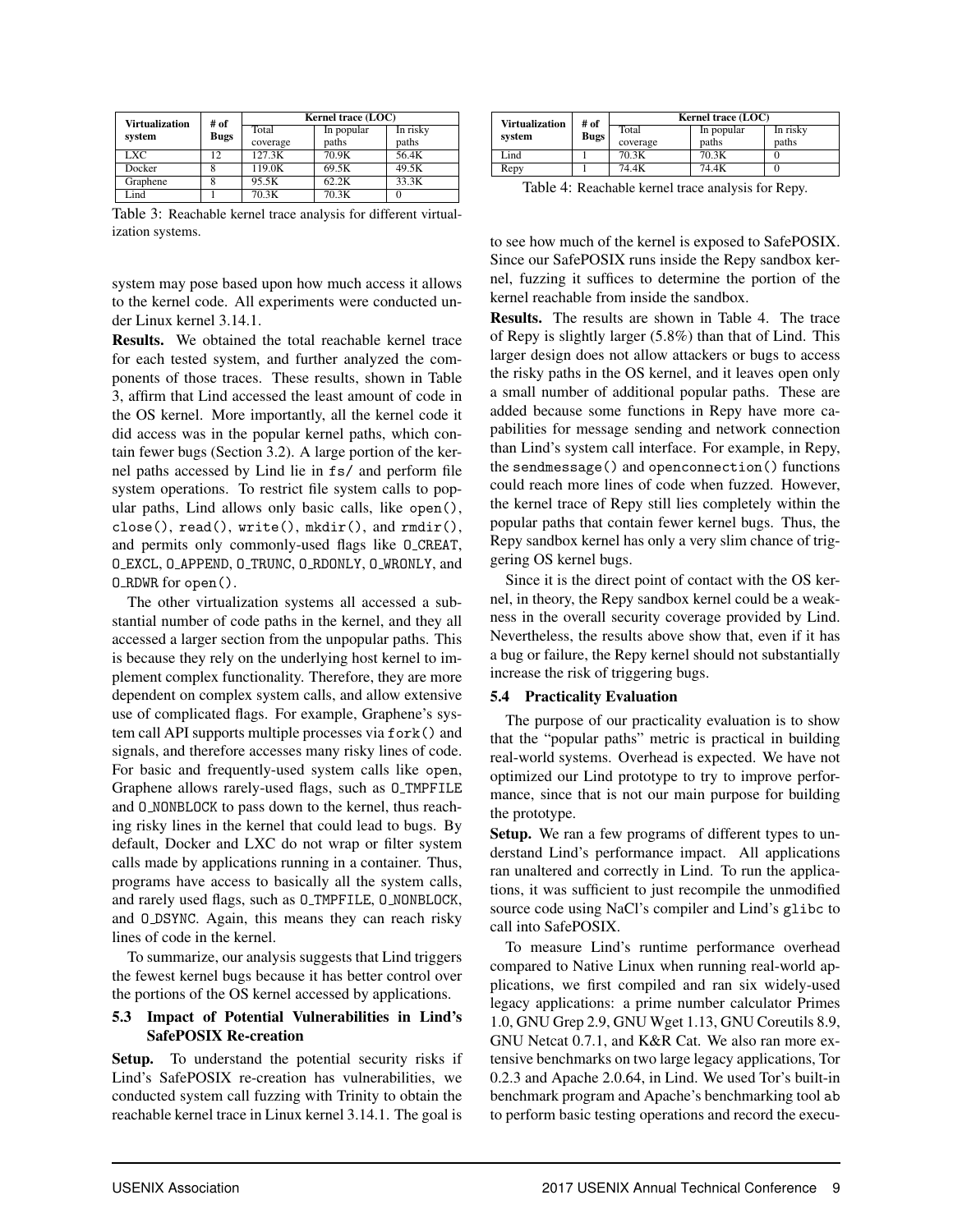| <b>Application</b>   | <b>Native Code</b> | Lind             | Impact |
|----------------------|--------------------|------------------|--------|
| Primes               | $10000$ ms         | $10600$ ms       | 1.06x  |
| <b>GNU</b> Grep      | $65$ ms            | $260 \text{ ms}$ | 4.00x  |
| <b>GNU Wget</b>      | $25$ ms            | 96 ms            | 3.84x  |
| <b>GNU</b> Coreutils | $275$ ms           | 920 ms           | 3.35x  |
| <b>GNU</b> Netcat    | 780 ms             | 2180 ms          | 2.79x  |
| <b>K&amp;R</b> Cat   | $20$ ms            | $125$ ms         | 6.25x  |

Table 5: Execution time performance results for six real-world applications: Native Linux vs. Lind.

| <b>Benchmark</b>  | <b>Native Code</b> | Lind                | Impact |
|-------------------|--------------------|---------------------|--------|
| Digest Tests:     |                    |                     |        |
| Set               | 54.80 nsec/element | 176.86 nsec/element | 3.22x  |
| Get               | 42.30 nsec/element | 134.38 nsec/element | 3.17x  |
| Add               | 11.69 nsec/element | 53.91 nsec/element  | 4.61x  |
| IsIn              | 8.24 nsec/element  | 39.82 nsec/element  | 4.83x  |
| <b>AES</b> Tests: |                    |                     |        |
| 1 Byte            | $14.83$ nsec/B     | 36.93 nsec/B        | 2.49x  |
| 16 Byte           | $7.45$ nsec/ $B$   | $16.95$ nsec/B      | 2.28x  |
| 1024 Byte         | $6.91$ nsec/ $B$   | $15.42$ nsec/B      | 2.23x  |
| 4096 Byte         | $6.96$ nsec/ $B$   | $15.35$ nsec/B      | 2.21x  |
| 8192 Byte         | $6.94$ nsec/ $B$   | $15.47$ nsec/B      | 2.23x  |
| Cell Sized        | $6.81$ nsec/ $B$   | $14.71$ nsec/ $B$   | 2.16x  |
| Cell Processing:  |                    |                     |        |
| Inbound           | 3378.18 nsec/cell  | 8418.03 nsec/cell   | 2.49x  |
| (per Byte)        | $6.64$ nsec/B      | $16.54$ nsec/B      |        |
| Outbound          | 3384.01 nsec/cell  | 8127.42 nsec/cell   | 2.40x  |
| (per Byte)        | $6.65$ nsec/B      | $15.97$ nsec/ $B$   |        |

Table 6: Performance results on Tor's built-in benchmark program: Native Linux vs. Lind.

#### tion time.

Results. Table 5 shows the runtime performance for the six real-world applications mentioned above. The Primes application run in Lind has a 6% performance overhead. The small amount of overhead is generated by NaCl's instruction alignment at build time. We expect other CPU bound processes to behave similarly.

The other five applications require repeated calls into SafePOSIX, and this additional computation produced the extra overhead.

A summary of the results for Tor is shown in Table 6. The benchmarks focus on cryptographic operations, which are CPU intensive, but they also make system calls like getpid and reads to /dev/urandom. The digest operations time the access of a map of message digests. The AES operations time includes encryptions of several sizes and the creation of message digests. Cell processing executes full packet encryption and decryption. In our test, Lind slowed down these operations by 2.5x to 5x. We believe these slowdowns are due to the increased code size produced by NaCl, and the increased overhead from Lind's SafePOSIX system call interface.

Results for the Apache benchmarking tool ab are presented in Table 7. In the set of experiments, Lind produced performance slowdowns around 2.7x. Most of the overhead was incurred due to system call operations inside the SafePOSIX re-creation.

Performance overhead in Lind is reasonable, considering that we did not specifically optimize any part of the code to improve speed. It should also be noted that

| # of Requests | <b>Native Code</b> | Lind     | Impact |
|---------------|--------------------|----------|--------|
| Ю             | $900 \text{ ms}$   | 2400 ms  | 2.67x  |
| 20            | 1700 ms            | 4700 ms  | 2.76x  |
| 50            | $4600$ ms          | 13000 ms | 2.83x  |
| 100           | $10000$ ms         | 27000 ms | 2.70x  |

Table 7: Performance results on Apache benchmarking tool ab: Native Linux vs. Lind.

performance slowdown is common in virtualization systems. For example, Graphene [43] also shows an overhead ranging from 1.4x to 2x when running applications such as the Apache web server and the Unixbench suite [44]. In many cases, Lind shares the same magnitude of slowdown with Graphene. Lind's ability to run a variety of programs demonstrates the practicality of our "popular paths" metric.

#### 6 Limitations

One of our challenges in conducting this study was deciding where to place the limits of its scope. To explore any one strategy in depth, we felt it was necessary to intentionally exclude consideration of a few other valid approaches. These choices may have placed some limitations on our results.

One limitation is that there are some types of bugs that are difficult to evaluate using our metric. For example, bugs caused by a race condition, or that involve defects in internal kernel data structures, or that require complex triggering conditions across multiple kernel paths, may not be immediately identified using our metric. As we continue to refine our metric, we will also look to evolve our evaluation criteria to find and protect against more complex types of bugs.

Another limitation is that our current metric concludes that certain lines of code in the kernel were reached or not. Though this is an important factor in exploiting a bug, it may not be fully sufficient for all bugs. While a stronger conclusion about bug exploitation conditions would be ideal, it would be hard to do so using a quantitative metric. Instead, it would require a more complicated manual process, which was outside the scope of this study.

#### 7 Related Work

This section summarizes a number of earlier initiatives to ensure the safety of privileged code. The literature referenced in this section includes past efforts to design and build virtualized systems, as well as background information on technologies incorporated into Lind.

Lind incorporates a number of existing virtualization techniques, which are described below.

*System Call Interposition* (SCI) tracks all the system calls of processes such that each call can be modified or denied. Goldberg, et al. developed Janus [20, 48], which adopted a user-level "monitor" to filter system call requests based on user-specified policies. Garfinkel, et al.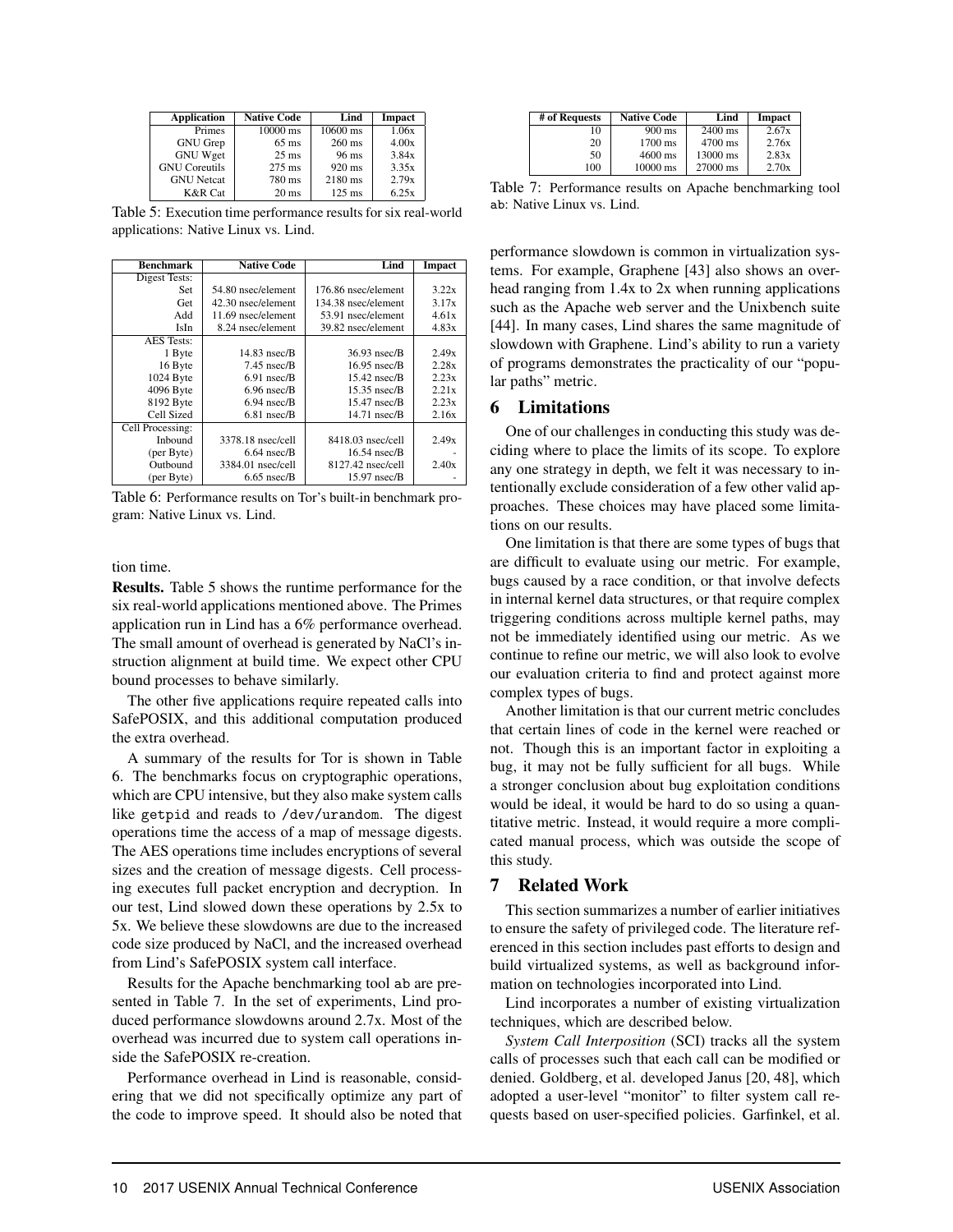proposed a delegating architecture for secure system call interposition called Ostia [18]. Their system introduced emulation libraries in the user space to mediate sensitive system calls issued by the sandboxed process. SCI is similar to the Lind isolation mechanism. However, SCIbased tools can easily be circumvented if the implementation is not careful [41].

*Software Fault Isolation* (SFI) transforms a given program so that it can be guaranteed to satisfy a security policy. Wahbe, et al. [49] presented a software approach to implementing fault isolation within a single address space. Yee, et al. from Google developed Native Client (NaCl) [51], an SFI system for the Chrome browser that allows native executable code to run directly in a browser. As discussed in Section 5, Lind adopts NaCl as a key component to ensure secure execution of binary code.

*Language-based virtualization.* Programming languages like Java, JavaScript, Lua [27], and Silverlight [40] can provide safety in virtual systems by "translating" application commands into a native language. Though many sandboxes implement the bulk of standard libraries in memory-safe languages like Java or C#, flaws in this code can still pose a threat [21, 34]. Any bug or failure in a programming language virtual machine is usually fatal. In contrast, the main component of Lind is built using Repy, which is a programming language with a very small TCB, minimizing the chance of contact with kernel flaws.

*OS virtualization* techniques include bare-metal hardware virtualization, such as VMware ESX Server, Xen [4], and Hyper-V, container systems such as LXC [28], BSD's jail, and Solaris zones, and hosted hypervisor virtualization, such as VMware Workstation, VMware Server, VirtualPC and VirtualBox. Security by isolation [2, 9, 23, 50] uses containment to provide safe executing environments for multiple user-level virtual environments sharing the same hardware. However, this approach is limited due to the large attack surface exposed by most hypervisors.

*Library OSes* allow applications to efficiently gain the benefits of virtual machines by refactoring a traditional OS kernel into an application library. Porter, et al. developed Drawbridge [36], a library OS that presents a Windows persona for Windows applications. Similar to Lind, it restricts access from usermode to the host OS through operations that pass through the security monitor. Baumann, et al. presented Bascule [5], an architecture for library OS extensions based on Drawbridge that allows application behavior to be customized by extensions loaded at runtime. The same team also developed Haven [6], which uses a library OS to implement shielded execution of unmodified server applications in an untrusted cloud host. Tsai, et al. developed Graphene [43], a library OS that executes both single and multiprocess applications with low performance overhead.

The key distinction between Lind and other existing library OSes is that Lind leverages our "popular paths" metric to verify that it only accesses the safer part of the kernel. Existing library OSes trust the underlying host kernel to perform many functions, and filter only certain system calls. Our work and previous library OSes are orthogonal, but we provide useful insights with our "popular paths" metric.

### 8 Conclusion

In this paper, we proposed a new security metric based on quantitative measures of kernel code execution when running user applications. Our metric evaluates if the lines of kernel code executed have the potential to trigger zero-day bugs. Our key discovery is that popular kernel paths contain significantly fewer bugs than other paths. Based on this insight, we devise a new design for a secure virtual machine called *Lock-in-Pop*. As the name implies, the design scheme locks away access to all kernel code except that found in paths frequently used by popular programs. We test the *Lock-in-Pop* idea by implementing a prototype virtual machine called Lind, which features a minimized TCB and prevents direct access to application calls from less-used, riskier paths. Instead, Lind supports complex system calls by securely re-creating essential OS functionality inside a sandbox. In tests against Docker, LXC, and Graphene, Lind emerged as the most effective system in preventing zero-day Linux kernel bugs.

So that other researchers may replicate our results, we make all of the kernel trace data, benchmark data, and source code for this paper available [24].

#### Acknowledgements

We thank our shepherd, Dan Williams, and the anonymous reviewers for their valuable comments. We would also like to thank Lois Anne DeLong for her efforts on this paper, as well as Chris Matthews, Shengqian Ji, Qishen Li, Ali Gholami, Wenzheng Xu, and Yanyan Zhuang for their contributions to this project. Our work on *Lock-in-Pop* was supported by U.S. National Science Foundation Award 1223588.

#### References

- [1] Debian Popularity Contest. http://popcon.debian.org/main/in dex.html. Accessed December 2014.
- [2] Qubes OS. http://www.qubes-os.org. Accessed November 2015.
- [3] Intel Virtualization Technology Specification for the Intel Itanium Architecture (VT-i), April 2005.
- [4] BARHAM, P., DRAGOVICH, B., FRASER, K., HAND, S., HARRIS, T., HO, A., NEUGEBAUER, R., PRATT, I., AND WARFIELD, A. Xen and the art of virtualization. In *Proceedings of the SOSP'03* (2003), pp. 164–177.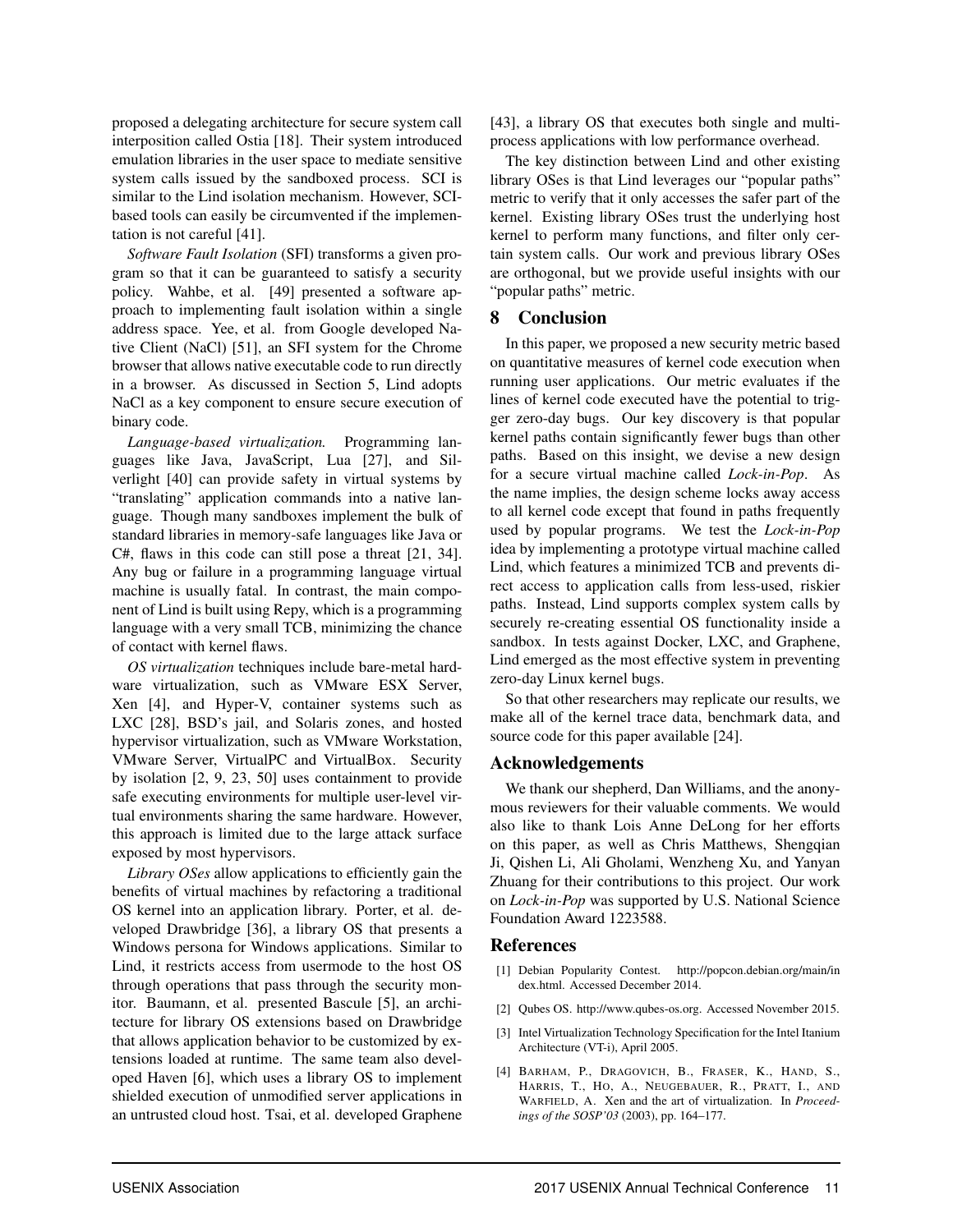- [5] BAUMANN, A., LEE, D., FONSECA, P., GLENDENNING, L., LORCH, J. R., BOND, B., OLINSKY, R., AND HUNT, G. C. Composing os extensions safely and efficiently with bascule. In *Proceedings of the Eurosys'13* (2013).
- [6] BAUMANN, A., PEINADO, M., AND HUNT, G. Shielding applications from an untrusted cloud with haven. In *Proceedings of the OSDI'14* (2014).
- [7] Berkeley software distribution. http://www.bsd.org. Accessed September 2016.
- [8] CAPPOS, J., DADGAR, A., RASLEY, J., SAMUEL, J., BESCHASTNIKH, I., BARSAN, C., KRISHNAMURTHY, A., AND ANDERSON, T. Retaining sandbox containment despite bugs in privileged memory-safe code. In *Proceedings of the CCS'10* (2010).
- [9] CHEN, X., GARFINKEL, T., LEWIS, E. C., SUBRAHMANYAM, P., WALDSPURGER, C. A., BONEH, D., DWOSKIN, J., AND PORTS, D. R. Overshadow: A virtualization-based approach to retrofitting protection in commodity operating systems. *SIG-PLAN Not. 43*, 3 (Mar. 2008), 2–13.
- [10] CHOU, A., YANG, J., CHELF, B., HALLEM, S., AND ENGLER, D. *An empirical study of operating systems errors*, vol. 35. ACM, 2001.
- [11] Common Vulnerabilities and Exposures. https://cve.mitre.org.
- [12] CVE-2016-5195. Dirty COW (CVE-2016-5195) Docker Container Escape. https://web.nvd.nist.gov/view/ vuln/detail?vulnId=CVE-2016-5195, 2016.
- [13] CVE Details Datasource. http://www.cvedetails.com/vulnerabilit y-list/vendor id-33/product id-47/version id-163187/Linux-Linux-Kernel-3.14.1.html. Accessed October 2014.
- [14] CVE DETAILS. 14 CVE Docker Vulnerabilities Reported. http://www.cvedetails.com/product/28125/Docker-Docker.html?vendor id=13534, 2017.
- [15] Docker. https://www.docker.com. Accessed September 2016.
- [16] Exploit Database. https://www.exploit-db.com. Accessed October 2014.
- [17] FBI Tweaks Stance On Encryption BackDoors, Admits To Using 0-Day Exploits. http://www.darkreading.com/endpoint/fbitweaks-stance-on-encryption-backdoors-admits-to-using-0-dayexploits/d/d-id/1323526.
- [18] GARFINKEL, T., PFAFF, B., AND ROSENBLUM, M. Ostia: A delegating architecture for secure system call interposition. In *Proceedings of the NDSS'04* (2004).
- [19] gcov(1) Linux man page. http://linux.die.net/man/1/gcov. Accessed October 2014.
- [20] GOLDBERG, I., WAGNER, D., THOMAS, R., AND BREWER, E. A secure environment for untrusted helper applications (confining the wily hacker). In *Proceedings of the USENIX UNIX Security Symposium'96* (1996).
- [21] Learn about java technology. http://www.java.com/en/about/.
- [22] KELLER, E., SZEFER, J., REXFORD, J., AND LEE, R. B. Nohype: virtualized cloud infrastructure without the virtualization. In *ACM SIGARCH Computer Architecture News* (2010), vol. 38, ACM, pp. 350–361.
- [23] LI, C., RAGHUNATHAN, A., AND JHA, N. Secure virtual machine execution under an untrusted management os. In *Cloud Computing (CLOUD), 2010 IEEE 3rd International Conference on* (July 2010), pp. 172–179.
- [24] Lind, a new generation of secure virtualization. https://lind.poly.edu/.
- [25] Linux kernel zero-day flaw puts 'tens of millions' of PCs, servers and Android devices at risk. http://www.v3.co.uk/v3 uk/news/2442582/linux-kernal-zero-day-flaw-puts-tens-ofmillions-of-pcs-servers-and-android-devices-at-risk.
- [26] Linux Test Project. https://linux-test-project.github.io/. Accessed February 2015.
- [27] The programming language Lua. www.lua.org. Accessed October 2015.
- [28] Linux Container (LXC). https://linuxcontainers.org. Accessed September 2016.
- [29] MAYER, A., AND SYKES, A. A probability model for analysing complexity metrics data. *Software Engineering Journal 4*, 5 (1989), 254–258.
- [30] NSA Discloses 91 Percent Of Vulns It Finds, But How Quickly? http://www.darkreading.com/vulnerabilities—threats/nsadiscloses-91-percent-of-vulns-it-finds-but-how-quickly/d/did/1323077.
- [31] National Vulnerability Database. https://nvd.nist.gov/. Accessed September 2015.
- [32] OZMENT, A., AND SCHECHTER, S. E. Milk or wine: does software security improve with age? In *Usenix Security* (2006).
- [33] PALIX, N., THOMAS, G., SAHA, S., CALVÈS, C., LAWALL, J., AND MULLER, G. Faults in linux: ten years later. In *ACM SIGARCH Computer Architecture News* (2011), vol. 39, ACM, pp. 305–318.
- [34] PAUL, N., AND EVANS., D. Comparing java and .net security: Lessons learned and missed. In *Computers and Security* (2006), pp. 338–350.
- [35] Poisson Distribution. https://en.wikipedia.org/wiki/Poisson distri bution.
- [36] PORTER, D. E., BOYD-WICKIZER, S., HOWELL, J., OLINSKY, R., AND HUNT, G. C. Rethinking the library os from the top down. In *Proceedings of the ASPLOS'11* (Newport Beach, California, USA, 2011), pp. 291–304.
- [37] Qemu. http://wiki.qemu.org/Main Page. Accessed September 2016.
- [38] Seattle's Repy V2 Library. https://seattle.poly.edu/wiki/RepyV2A PI. Accessed September 2014.
- [39] SHIUE, W.-K., AND BAIN, L. J. Experiment size and power comparisons for two-sample poisson tests. *Applied Statistics* (1982), 130–134.
- [40] Microsoft Silverlight. http://www.microsoft.com/silverlight/. Accessed October 2015.
- [41] TAL GARFINKEL. Traps and Pitfalls: Practical Problems in System Call Interposition Based Security Tools.
- [42] Trinity, a Linux System call fuzz tester. http://codemonkey.org.uk/projects/trinity/. Accessed November 2014.
- [43] TSAI, C. C., ARORA, K. S., BANDI, N., JAIN, B., JANNEN, W., JOHN, J., KALODNER, H. A., KULKARNI, V., OLIVEIRA, D., AND PORTER, D. E. Cooperation and security isolation of library oses for multi-process applications. In *Proceedings of the EuroSys'14* (Amsterdam, Netherlands, 2014).
- [44] Unixbench. https://github.com/kdlucas/byte-unixbench. Accessed September 2016.
- [45] Virtualbox. https://www.virtualbox.org. Accessed September 2016.
- [46] Vmware server. https://my.vmware.com/web/vmware/info? slug=infrastructure\_operations\_management/vmware\_server/2\_0.